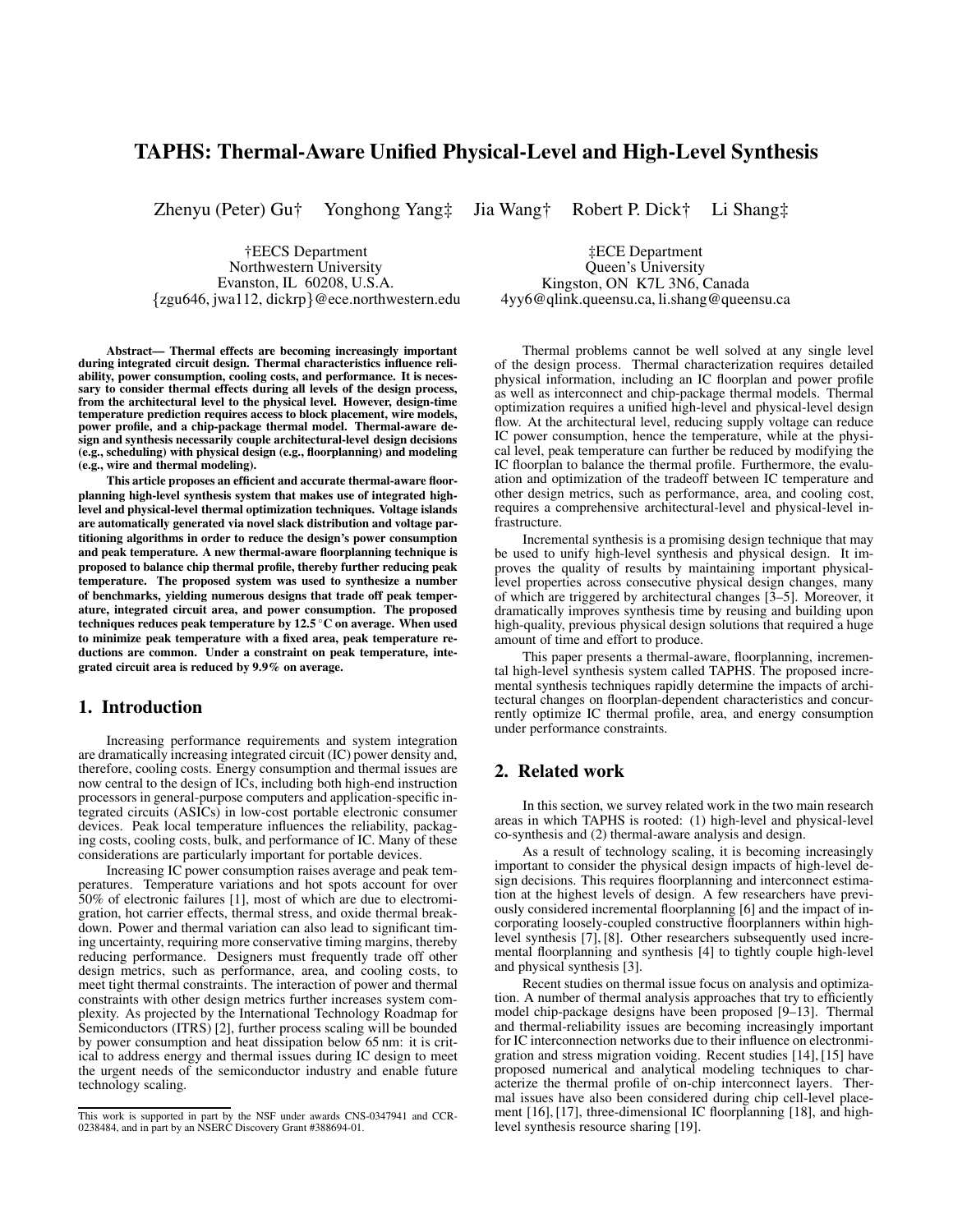

**Figure 1. Post-synthesis thermal profile without voltage islands.**

# **3. Motivating example**

In this section, we use an example IC design to demonstrate the challenges of thermal optimization in high-level synthesis. Figure 1 shows an IC floorplan produced by an integrated high-level synthesis and floorplanning algorithm. In this figure, the numbered rectangles are functional units, e.g., adders, multipliers, dividers, or registers. Using thermal analysis, as described in Section 8, the IC thermal profile is determined. The temperature of each functional unit is indicated by its brightness: brighter functional units are hotter. 85 C is a typical thermal emergency threshold to ensure reliable operation. In this example, functional units temperatures higher than 85 C are white. 29 of the functional units are operating at dangerously high temperatures: this chip is likely to suffer from failure caused by thermal-related reliability problems, e.g., electromigration. Note that producing the detailed chip thermal profile in Figure 1 requires detailed physical information, i.e., a floorplan, a power profile, and a chip-package thermal model. Therefore, stand-alone high-level synthesis algorithms have no means of detecting, let alone correcting, thermal crises.

High-level synthesis provides numerous thermal optimization opportunities. Reducing supply voltage reduces power consumption, hence temperature, but may also impair performance. Recent work on voltage islands has proposed operating different regions of an IC at different voltages. Figure 2 illustrates the floorplan of an IC using voltage islands. In this design, functional units are assigned to contiguous voltage islands with different supply voltages. The brightnesses of the thick functional unit boundaries indicate their voltages. In this example, three voltage islands are used. As in Figure 1, functional units violating the 85 C temperature constraint are white.

A comparison of Figures 1 and 2 indicates that voltage islands can dramatically improve thermal conditions. The number of functional units with temperatures above the thermal constraint decreased from 29 to 19. However, as shown in Figure 2, localized hot spots still exist. The remaining hot spots are primarily the result of local concentrations in power density. Although changing the assignment of operations to functional units may improve local temperatures in some circumstances, in practice we found that the vast majority of thermal problems in designs already using voltage islands could only be resolved with thermal-aware physical design techniques, especially for designs with tight deadlines.

Our study suggests a rich set of high-level and physicallevel thermal optimization techniques, including multiple operating voltages, appropriate scheduling, and thermal-aware floorplanning. Many of the techniques to optimize IC thermal properties also impact other design metrics such as area and power consumption. We have considered the side effects of a number of techniques, proposing those that allow improvements to thermal properties while maintaining good area, performance, and power consumption.



**Figure 2. Post-synthesis thermal profile with voltage islands.**

Using voltage islands has a significant impact on chip area and performance as well as increasing the complexity of floorplanning. Voltage islands require the addition of voltage converters and delivery circuits, as well as on-chip level shifters to support communication among functional units in different voltage islands. Moreover, reduced supply voltage requires a longer clock period to compensate for reduced switching speeds. In order to use voltage islands, a synthesis algorithm must wisely choose the island for each functional unit, appropriately allocate timing slack to allow scheduling, and generate floorplans in which functional units in the same voltage island are contiguous. This tightly couples the architectural and physical levels of design.

Thermal-aware floorplanning is challenging because it must trade off multiple conflicting objectives: peak temperature, IC area, and power consumption. Adjusting functional unit positions to balance power density, thereby reducing peak IC temperature, may increase chip area. Moreover, if the high-power functional units are also high-activity functional units, as would be expected as a result of resource sharing, they are also likely to frequently communicate with other functional units. In general, high-connectivity functional units hosting operations on critical timing paths ought to be placed near each other to minimize interconnect delay and power consumption. However, doing so can have the side effect of increasing peak IC temperature.

Facing these design challenges, a high-quality thermal-aware synthesis system must incorporate thermal optimization techniques into a unified high-level and physical level design flow, as well as striking wise tradeoffs among conflicting design goals.

# **4. Overview of TAPHS**

In this section, we give an overview of TAPHS: our incremental thermal-aware physical and high-level synthesis system. TAPHS considers the thermal impact of both logic and interconnect power dissipation. It automatically generates voltage islands and schedules operations to reduce IC power consumption and peak temperature. In addition, it does thermal-aware floorplan optimization.

Figure 3 illustrates the main algorithms used in TAPHS. First, the control and data flow graph is simulated with typical input traces in order to profile each operation and data transfer edge. The profile information, an RTL design library, floorplanner, and thermal model are used to evaluate the IC temperature profile, power, area, and performance. Slack distribution, voltage clustering, and voltage island aware floorplanning are used to generate voltage islands for use in the initial solution: a fully parallel implementation. There are two loops within the high-level synthesis algorithm. In the outer loop, the clock period of the design is iteratively changed from the minimum to maximum potentially feasible values. Incremental rescheduling, resource sharing, resource splitting (i.e., the opposite of resource sharing), and slack distribution are used to generate valid solutions. In the inner loop, back-tracking iterative improvement is used to op-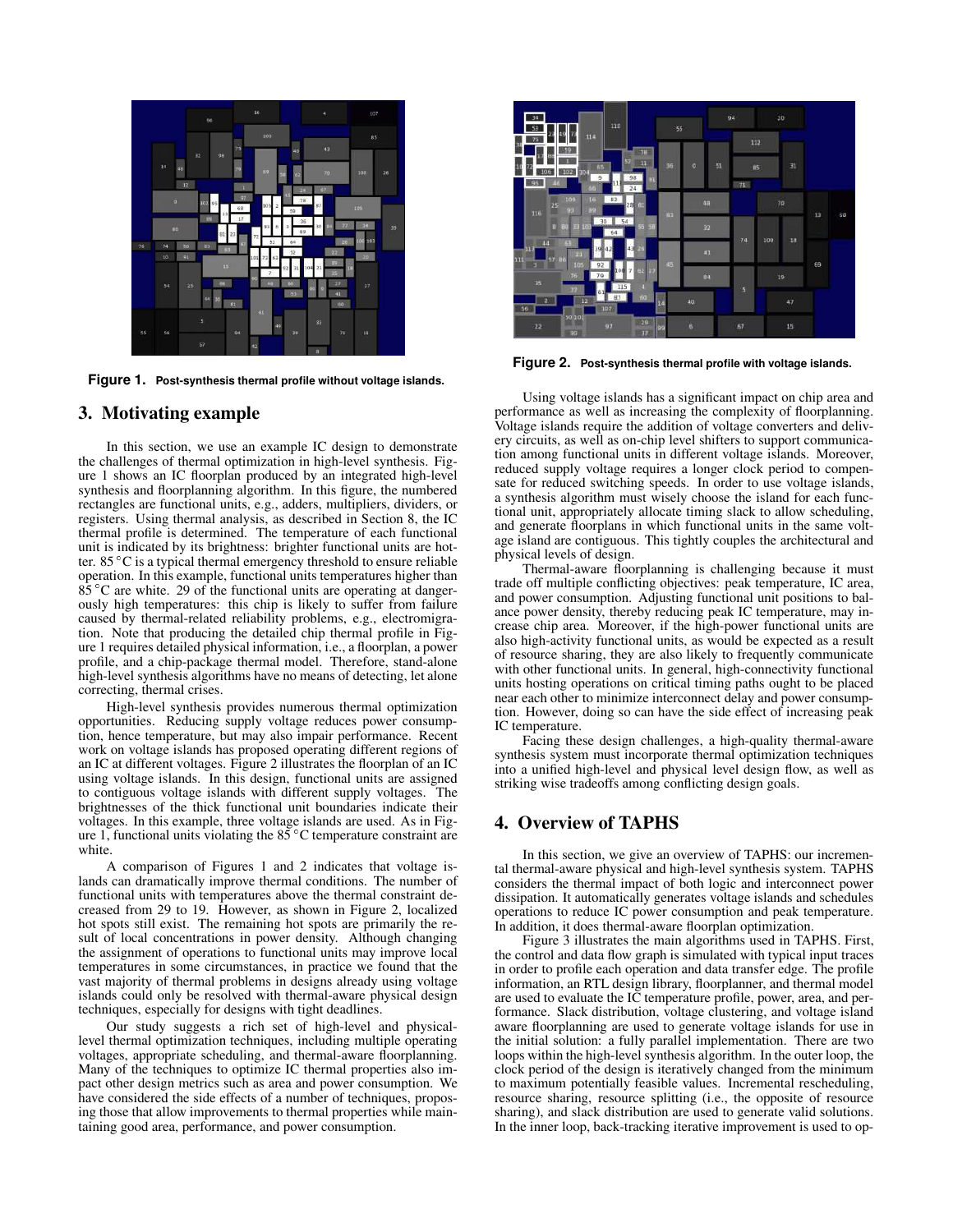

**Figure 3. Incremental high-level synthesis algorithm**

timize the RTL architecture, considering multiple objectives, e.g., peak temperature, area, and power consumption. A *dominated* solution is inferior to some other previously encountered solution in all costs. Non-dominated solutions are preserved in a solution cache, from which the designer may choose based upon the desired tradeoffs among costs.

A high-quality thermal-aware incremental floorplan was developed and incorporated into TAPHS. Each time the high-level synthesis algorithm needs thermal and physical information to guide its moves, it extracts that information from the current, incrementally generated, floorplan. In addition, costs derived from the floorplan are used to guide high-level synthesis moves. By using incremental floorplanning, closer interaction between high-level synthesis and physical design is possible, i.e., the high-level synthesis algorithm may determine the impact of potential changes to binding upon physical attributes such as IC thermal profile, area, and interconnect energy consumption.

# **5. Slack distribution**

To allow voltage scaling, it is necessary to appropriately distribute scheduling slack among operations. *Slack* is the difference between latest and earliest start time. Determining whether it is possible, and desirable, to assign an operation to a lower-voltage functional unit is not possible based on as soon as possible (ASAP) operation start times. TAPHS redistributes slack among operations in order to support more energy-optimal assignment of functional units to voltage islands.

Assume that control and data flow graphs have been partitioned into same-slack paths, as described later in this subsection. Given a single path composed of sequential operations, the slack distribution problem is equivalent to deciding the execution time of each operation such that energy consumption is minimized under a hard constraint on path execution time. We shall use the following variables and constants: *D* is the bound on path execution time; *p* is the set of all operations on the path;  $d_i$  is the delay of an operation's functional unit;  $v_i$  is the voltage of an operation's functional unit;  $V_t$ is the threshold voltage constant; *K* is an execution time constant; *E* is the total path energy consumption;  $e_i$  is the energy required for an operation;  $C_i$  is the switched capacitance constant of an operation's functional unit; and  $\alpha$  is the alpha power law constant [20].

$$
d_i = \frac{Kv_i}{(v_i - V_t)^{\alpha}}
$$
 subject to the constraint  $D \ge \sum_{i \in p} d_i$  (1)

However,  $V_t$  is small and a very low value of  $v$  will generally imply an unacceptable path delay that will be prevented by the constraint on line 1. Therfore, we may assume  $V_t$  is small, thus

$$
d_i \simeq \frac{K v_i}{v_i^{\alpha}} \quad \text{and} \quad v_i = \left(\frac{d_i}{K}\right)^{\frac{1}{1-\alpha}} \tag{2}
$$

$$
e_i = C_i v_i^2 = C_i \left(\frac{d_i}{K}\right)^{\frac{2}{1-\alpha}} \quad \text{and} \quad E = \sum_{i \in p} C_i \left(\frac{d_i}{K_i}\right)^{\frac{2}{1-\alpha}} \tag{3}
$$

$$
\min_{\substack{\forall i \in p \\ v_i}} \sum_{i \in p} C_i \left(\frac{d_i}{K_i}\right)^{\frac{2}{1-\alpha}} \tag{4}
$$

Note that a decrease in  $v_i$  implies a decrease in  $e_i$ , which implies an increase in  $d_i$ . Therefore, for minimal  $E$ ,  $D = \sum_{i \in p} d_i$ . Consider the delay and energy trade-off for an arbitrary pair of operations:

$$
d_{12} = d_1 + d_2 \quad \text{and} \quad e_{12} = e_1 + e_2 \tag{5}
$$

$$
e_{12} = \frac{C_1}{K_1^{\frac{2}{1-\alpha}}} (d_1)^{\frac{2}{1-\alpha}} + \frac{C_2}{K_2^{\frac{2}{1-\alpha}}} (d_{12} - d_1)^{\frac{2}{1-\alpha}}
$$
(6)

Take the derivative of  $e_{12}$  with respect to  $d_1$ , set to zero, and solve to find  $d_2/d_1$  for minimal *E*.

$$
\frac{d_2}{d_1} = \left(\frac{\frac{C_1}{K_1^{\frac{2}{1-\alpha}}}}{\frac{C_2}{K_2^{\frac{2}{1-\alpha}}}}\right)^{\frac{1-\alpha}{1+\alpha}}
$$
(7)

This optimal delay ratio for two operations may be used to compute the optimal delay ratio for an arbitrary pair of operations. These ratios can be scaled by a dynamically computed value, *N*, to ensure that the constraint on line 4 is honored.

$$
N = \sum_{i \in p} \frac{d_i}{d_1} \tag{8}
$$

$$
\forall_{i \in p} d_i = \frac{D}{N} \left( \frac{\frac{C_1}{K_1^{\frac{2}{1-\alpha}}}}{\frac{C_i}{K_i^{\frac{2}{1-\alpha}}}} \right)^{\frac{1-\alpha}{1+\alpha}} \text{ or } \frac{D}{N} \sqrt[3]{\frac{C_i K_i^2}{C_1 K_1^2}} \quad \text{ for } \alpha = 2 \qquad (9)
$$

Equations 6 and 9 yield the optimal time,  $d_i$ , to dedicate to each operation. By granting slack to each operation in the path such that its time is proportional to its time share, we allow the voltage island generation algorithm the opportunity to assign functional units to voltage islands such that energy consumption may be minimized under a hard constraint on path execution time (please see Section 6).

Thus far, we have discussed individual operation paths. However, it is necessary for TAPHS to determine slack distributions along numerous paths in arbitrary directed acyclic graphs of operations. Assigning time shares eventually has the effect of (temporarily) fixing operation start times. These start times may influence the earliest start times and latest finish times of operations on other paths; in order to avoid deadline violations, slack distribution is conducted on operation paths in order of increasing path slack. In order to generate paths, a modified depth-first search is conducted on a graph in which each vertex is an operation labeled with its slack and each edge is a data dependency. Vertex children are visited in increasing order of slack, thereby guaranteeing that vertices on multiple paths will be included in minimal-slack paths.

As shown in Algorithm 1, starting from the minimal-slack path, TAPHS incrementally assigns extra clock cycles to operations. At each step, it locates the operation, *j*, for which the current allocated time,  $t_j$ , differs most from  $d_j$  (Step 7) and assigns it an additional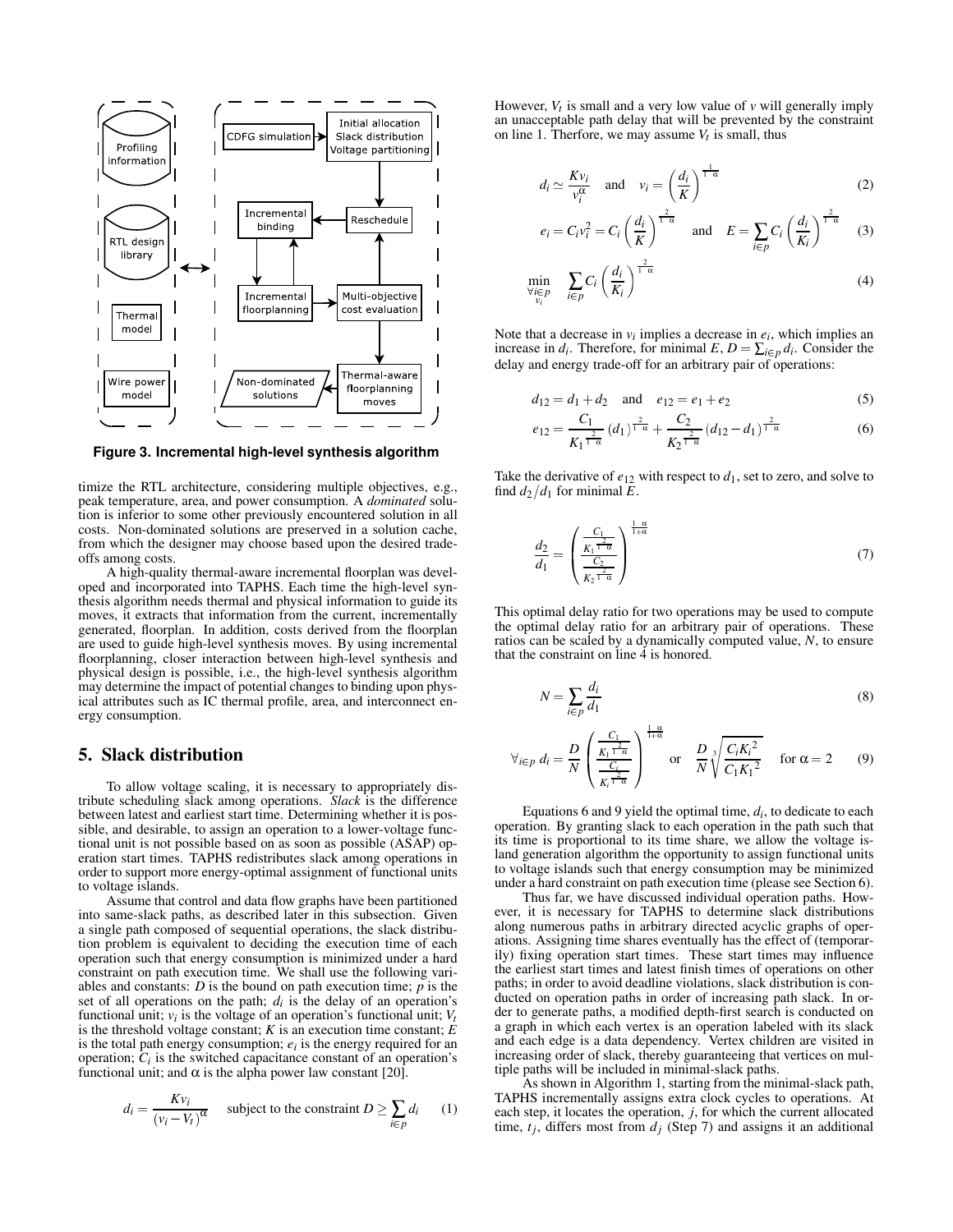| <b>Algorithm 1</b> Slack distribution procedure                                                            |
|------------------------------------------------------------------------------------------------------------|
| 1: Compute all operation slacks                                                                            |
| 2: Group operations into same-slack paths, $P$                                                             |
| 3: Sort paths $P$ in order of increasing slack                                                             |
| 4: for all $p \in P$ do                                                                                    |
| while slack remains on $p$ do<br>5:                                                                        |
| $\forall_{i \in p} t_i$ is the time assigned to operation i<br>6:                                          |
| Operation $i = \min_{j} \sqrt[3]{\frac{C_j K_j^2}{C_1 K_1^2}} \cdot \frac{D}{N} - t_j$ by Equation 9<br>7: |
| Assign one additional clock cycle to operation $i$<br>8:                                                   |
| end while<br>9:                                                                                            |
| Recompute all operation slacks<br>10:                                                                      |
| $11:$ end for                                                                                              |
|                                                                                                            |

clock cycle (Step 8). It is guaranteed that this will not result in deadline violations on other paths because slack distribution is carried out on paths in order of increasing slack. Therefore, slack distribution on a given path is prevented from delaying any node so much that slack becomes negative on other paths on which the node lies. After slack sharing is done for a given path, the slacks of all nodes are recomputed and slack distribution proceeds for the next path.

# **6. Voltage partitioning**

TAPHS uses on-chip voltage islands to optimize IC thermal profiles and energy consumption. On-chip voltage islands are generated in two stages. *Voltage partitioning* classifies functional units into different voltage levels to maximize overall power and energy savings hence potential IC temperature reduction. *Voltage island generation* is then conducted via incremental floorplanning to produce and optimize voltage islands.

In this section, we focus on voltage partitioning under two design constraints. First, reducing supply voltage increases circuit propagation delay. Hence, the minimal supply voltage of a functional unit is constrained by its available time slack. Second, increasing the number of on-chip voltage levels introduces significant overhead to off-chip and on-chip power supply and delivery circuits. Therefore, only a limited, design-dependent, number of voltage levels should be generated.

In this work, we propose an efficient voltage partitioning algorithm. It conducts optimal voltage allocation and assignment to maximize overall power savings and strike judicious trade-offs among different design metrics.

#### **Motivating example**

We next present an example to illustrate the voltage partitioning problem. Consider a circuit design with five functional units as shown in Fig. 4. For each functional unit, *FUi* , the minimal allowed supply voltage,  $V_{FU_i}^{min}$ , is uniquely determined by the ratio of its time slack to its propagation delay under the initial (maximum) supply voltage. In a voltage partition  $\Psi_i^S$  with *S* clusters, to satisfy the deadline constraints of functional units, for each cluster,  $\Psi_j = \{FU_{j1}, \ldots, FU_{jn}\}, \Psi_j \in \Psi_i^S$ , its supply voltage,  $V_{\Psi_j}$ , is greater than or equal to  $max\{V_{FU_{jt}}^{min}\}_{t=1,\ldots,n}$ , i.e., the minimal supply voltage of the functional unit with the lowest slack-delay ratio inside this cluster. Consider the voltage partitioning shown in Fig. 4(a). This partitioning contains two voltage clusters,  $\Psi_1 = \{FU_1, FU_2\}$ and  $\Psi_2 = \{FU_3, FU_4, FU_5\}$ . The supply voltage of  $\Psi_1$ ,  $V_{\Psi_1}$  is 1V, which is the minimal allowed supply voltage of  $FU_2$ . The supply voltage of  $\psi_2$ ,  $V_{\psi_2}$  is 2V, which is the minimal allowed supply voltage of  $FU_5$ .

Fig. 4(c) shows the energy consumptions of different voltage partitions, which are derived using a linear scan along the functional unit list. This list is sorted in order of increasing slack-delay ratios (or minimal allowed supply voltages) of functional units. This figure shows that, using linear scan, the energy curve is not monotonic, implying that an algorithm with  $O(N)$  time complexity is necessary to find a single voltage partitioning cut with minimal energy consumption.



**Figure 4. Voltage partitioning example.**

We now define the optimal voltage partitioning problem. **Problem Definition** *Given N functional units,*  $\{FU_1, \ldots, FU_n\}$ *, and an input M, find an optimal voltage partition,* Ψ*<sup>M</sup> opt, containing M voltage clusters,* <sup>f</sup>ψ*opt <sup>j</sup>* g *<sup>j</sup>*=1;:::;*M, such that its energy consumption,*  $E(\Psi_{opt}^M) \leq E(\Psi_i^M), \forall \Psi_i^M$ , in which  $E(\Psi_{opt}^M) = \sum_{l=1}^N C_l \times V_{\Psi_{optj}}^2$ .  $C_l$  is *the capacitance of*  $FU_l, FU_l \in \psi_{opt}$  $j = 1, ..., M$ *.* 

For each functional unit,  $FU_i$ , to satisfy its deadline constraint, its minimal allowed supply voltage,  $V_{FU_i}^{min}$ , is uniquely determined by the ratio of its slack time to its propagation delay under the initial (maximum) supply voltage. Then, for each cluster,  $\Psi_j = \{FU_{j1}, \ldots, FU_{jn}\}, \Psi_j \in \Psi_i^M$ , its supply voltage,  $V_{\Psi_j} \geq$  $max\{V_{FU_{jt}}^{min}\}_{t=1,\dots,n}$ , i.e., the minimal supply voltage of the functional unit with the lowest slack to delay ratio inside this cluster.

An optimal voltage partitioning is derived using the following approach. Functional units are first sorted by their slack to propagation delay ratios. Then, linear scans along the sorted functional unit list determine the optimal partitioning. Note that the energy saving curve is not monotonic, implying that an algorithm with  $O(N)$ time complexity is required to find an energy-optimal voltage partitioning. For *M* partitions, the time complexity of this algorithm is  $O(N^M)$ .

### An optimal voltage partitioning algorithm of  $O\left(N^2\right)$  complexity

We introduce an optimal voltage partitioning algorithm of  $O(N^2)$  time complexity. Its pseudo-code is shown in Algorithm 2, which is described in a recursive form. *Partition*() has five input/output parameters. *FU list* points to the sorted functional unit list. *Start* and *End* designate the sub-list: the portion of the original list that needs to be partitioned. Initially, *Start* = 0 and  $End = N$  denote voltage partitioning targets on the whole sorted list. *M* defines the targeted number of partition cuts. *OptTable* stores intermediate optimal partitions of sub-lists.

*Partition*() is invoked recursively when  $M > 1$  (line 1–4). For each sub-partitioning (*M* cuts) on a sub-list (from *Start* to *End*), the optimal solution is derived using a linear scan to examine the *Mth* cut from *Start* to *End*, which is combined with the optimal solution of the sub-partitioning  $(M - 1 \text{ cuts})$  on its sub-list (from *i* to *End*). When  $M = 1$ , the algorithm uses a linear scan to find the optimal cut in the targeted sub-list (line 7).

**Lemma 1** *In an optimal partition*  $\Psi_{opt}^M$  *with M voltage clus*- ${\cal F}$ *ters,*  $\{ \psi_{opt,1}, \ldots, \psi_{opt,M} \}$ *, and*  $V_{\psi_{opt,1}} \geq V_{\psi_{opt,2}} \geq \cdots \geq V_{\psi_{opt,M}}$ *, then*  $V_{\Psi_{opt,i}} \leq V_{FU_j}^{min} \leq V_{\Psi_{opt,i-1}}, \forall FU_j \in \Psi_{opt,i}.$ 

Lemma 1 implies that the optimal partitioning can be found by partitioning the sorted functional unit list. This lemma guarantees the optimality of the algorithm: it uses a linear scan to explore all the possible partitioning combinations of the sorted list, including the optimal solution. Using linear scan to find the optimal *M* partitions on a sorted list with *N* functional units, the computational complexity is  $O(N^M)$ . To improve computation efficiency, we use a data structure, called *OptTable*, to store optimal sub-partitions. The time complexity of partitioning *M* results from a linear scan of the  $M<sup>th</sup>$  cut multiplied by the time complexity of finding the optimal  $M-1$  partitions, which only requires a linear search in *OptTable* table (line 5) with complexity  $O(N)$ . In total, there are *M* recursive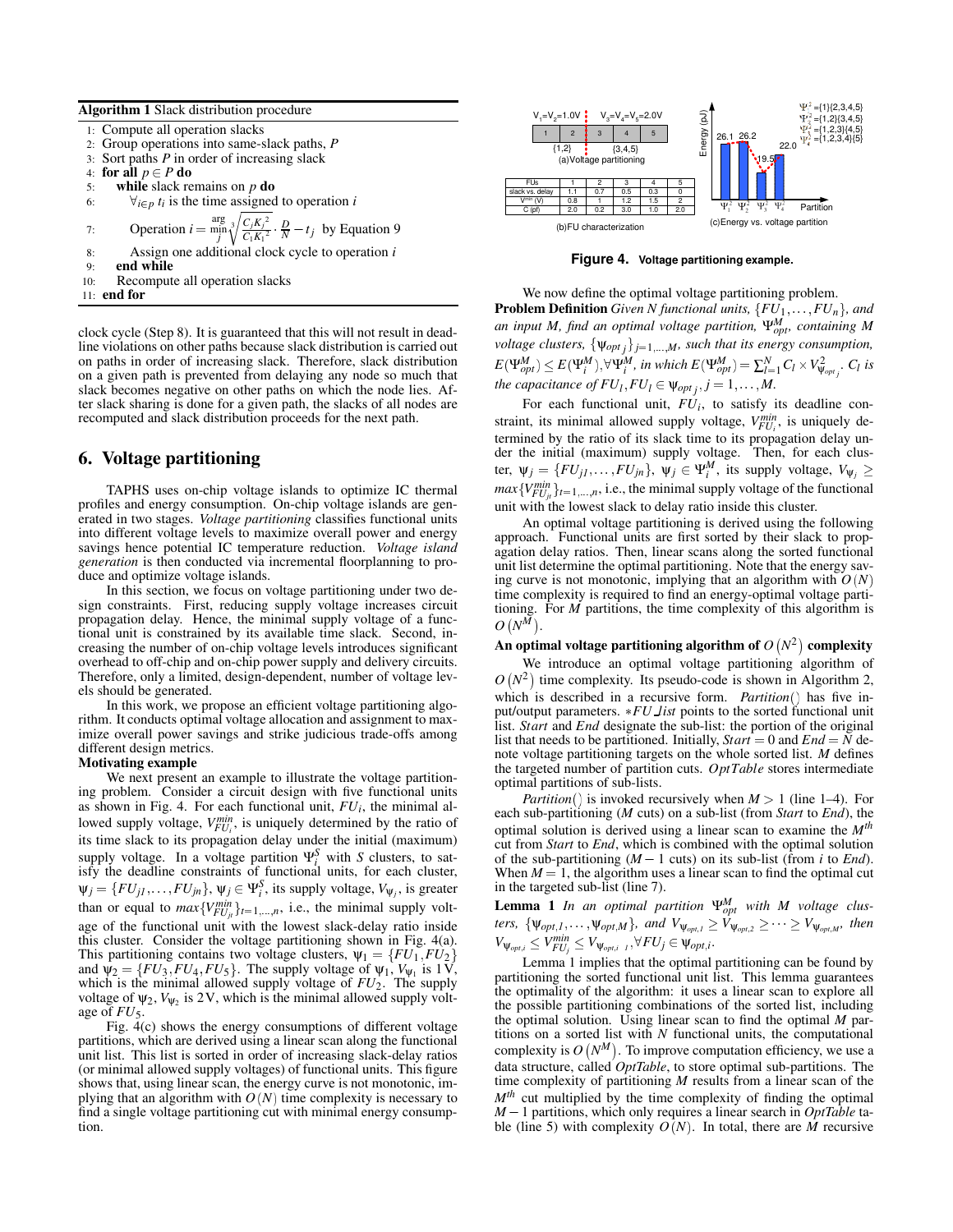**Algorithm 2** *Partition*(*FU list*; *Start*; *End*; *M*; *OptTable*) 1: **if** *M* <sup>&</sup>gt; 1 **then** 2:  $C \leftarrow 0$ 3: **for**  $(i \leftarrow Start; i \leq End; i++)$  **do** 4: *Partition*( $*FU$ *list*, *i*, *End*,  $M = -$ ,  $*OptTable$ ) 5:  $E_{M^{th}=i}^M \leftarrow C \times (V_{FU_{i-1}}^{min})^2 + OptTable[M-1][i]$ 6:  $C_{+} = C_{FU_i}$ 7: **end for** 8:  $E_{opt}^M(Start, End) \leftarrow min\{E_{M^th_{i=1}}^M\}_{i \leftarrow Start, ..., End}$ <br>9:  $cut_{opt}^M(Start, End) \leftarrow i$  if  $E_{M^{th}_{i=1}}^M = E_{opt}^M(Start, End)$ 10:  $OptTable[M][Start] \leftarrow pair(E_{opt}^M(Start, End), cut_{opt}^M(i, End))$ 11: **else** 12: *Linear\_Scan*( $*FU$ *List*, $End$ , $&E_{opt}^I(Start, End)$ , &*cut<sup>1</sup> opt* (*Start*; *End*)) 13: *OptTable*[*I*][*Start*]  $\leftarrow pair(E_{opt}^I(Start, End),$ *cut<sup>1</sup> opt* (*Start*; *End*)) 14: **end if**

layers. Since *M* is much smaller than *N*, the overall time complexity of this optimal voltage partitioning algorithm is  $O(N^2)$ .

# **7. Thermal-aware floorplanning**

In order to support thermal-aware, incremental, unified highlevel and physical-level optimization, it was necessary to incorporate a high-quality, incremental floorplanner within TAPHS. New algorithms were developed and incorporated into this floorplanner to directly support physical-level thermal optimization and indirectly support architectural-level thermal optimization.

The floorplanner within TAPHS is based on the Adjacent Constraint Graph (ACG) representation [21]. An ACG is a constraint graph with exactly one geometric relationship between every pair of modules. ACGs have invariant structural properties that allow the number of edges in the graph to be bounded. Operations on ACGs have straightforward meanings in physical space and change graph topology locally; they require few, if any, global changes. The operations of removing and splitting modules are designed to reflect high-level operation to functional unit binding decisions. To obtain the physical position of each module, packing based on longest path computation is employed. Simulated annealing is used to obtain an initial floorplan. A weighted sum of the area and the interconnect power consumption is calculated for use as the floorplanner cost function, i.e.,

$$
A + w \sum_{e \in E} C_e D_e \tag{10}
$$

where  $A$  is the area,  $w$  is the power consumption weight,  $E$  is the set of all wires, *e* is an interconnect wire, *Ce* is the unit-length switched capacitance for the data transfer along  $e$ , and  $D_e$  is the length of  $e$ , which is calculated as Manhattan distance between the two modules connected by the wire. Using this cost function, the floorplanner optimizes the interconnect power consumption, interconnect delay, and area. The resulting floorplan will be improved during the subsequent incremental floorplanning high-level synthesis moves. Therefore, the number of simulated annealing iterations is bounded to reduce synthesis time.

After each high-level synthesis move, the previous floorplan is modified by removing or splitting a module. The modules and switched capacitances are updated based upon the impact of these merges and splits. The floorplan is then re-optimized with a greedy iterative improvement algorithm using the same cost function as the simulated annealing algorithm. There are two reasons to use a greedy algorithm during this stage of synthesis: (1) re-optimization requires fewer global changes and less hill climbing and (2) perturbations resulting from high temperatures may disrupt high-quality floorplans.

After determining the best binding across all the possible clock frequencies, another simulated annealing floorplanning run is used for that binding. This final floorplanning stage occurs only once for every synthesis run. Therefore, it is acceptable to use a slower, but higher-quality, annealing schedule than those in the inner loop of high-level synthesis, thereby improving IC area and interconnect power consumption.

During the annealing schedule, we use a constant cooling factor, *r*, i.e.,

$$
T^+ = r \times T \tag{11}
$$

where  $T$  is the current temperature and  $T+$  is the temperature during the next iteration. The number of the perturbations for the initial floorplanning run, the floorplanning for each clock frequency, and the final floorplanning are related as follows: 1 : 2 : 20. The number of perturbations per round for the greedy iterative improvement algorithm is the same as that for final floorplanning run.

#### **7.1. Voltage island implementation in floorplanning**

As described in Section 6, voltage island generation was introduced into the high-level synthesis system in order to improve thermal profiles and reduce energy consumption. Therefore, the floorplanner must attempt to keep functional units assigned to the same voltage level contiguous in order to minimize the need for level converters and simplify power distribution. The floorplanner must still honor the elements in the original cost function shown in Equation 10. Pair-wise weighted edges were added between all pairs of functional units operating at the same voltage, yielding the following updated cost function:

$$
n\sqrt{A} + 2n \sum_{v \in V} L_v + \sum_{e \in E} C_e D_e \tag{12}
$$

where  $A$  is the area,  $n$  is the number of functional units,  $V$  is the set of all functional unit pairs sharing the same voltage, *v* is a pair of functional units sharing the same voltage,  $L<sub>v</sub>$  is the separation between a pair of functional units sharing the same voltage, *E* is the set of all interconnects, *e* is an interconnect line, *Ce* is the unit-length switched capacitance for the data transfer along *e* (zero in the case of no communication), and *De* is the length of *e*. This approach generates contiguous voltage islands, as well as optimizing area and interconnect power consumption.

Figure 2, described in Section 3, shows an example of the results produced by this floorplanning algorithm. TAPHS rapidly generated this result using only pair-wise edges for functional unit clustering, i.e., hierarchical floorplanning was not required. Note that functional units operating at the same voltage are contiguous. In some cases, keeping functional units within voltage islands contiguous and minimizing wire length results in a slight area penalty. This is to be expected, regardless of the quality of a floorplanner, because it is rare for a minimal-area solution to maintain contiguous voltage levels and minimal interconnect power consumption. During incremental improvement, operation merging (functional unit resource sharing) combines functional units with other compatible functional units, always merging from the lower-voltage functional unit to the higher-voltage functional unit in order to honor performance constraints (please see Section 4).

#### **7.2. Thermal-aware swap operation**

As explained in Section 3, hot spots may occur because a number of functional units with high power densities are physically close to each other. Such concentrations are natural. It is common for high-activity, high-power functional units to frequently communicate with other high-activity functional units. This causes the floorplanner to position the functional units near each other in order to reduce interconnect power consumption. However, in some cases, the objectives of minimizing average power consumption and minimizing peak temperature conflict with each other.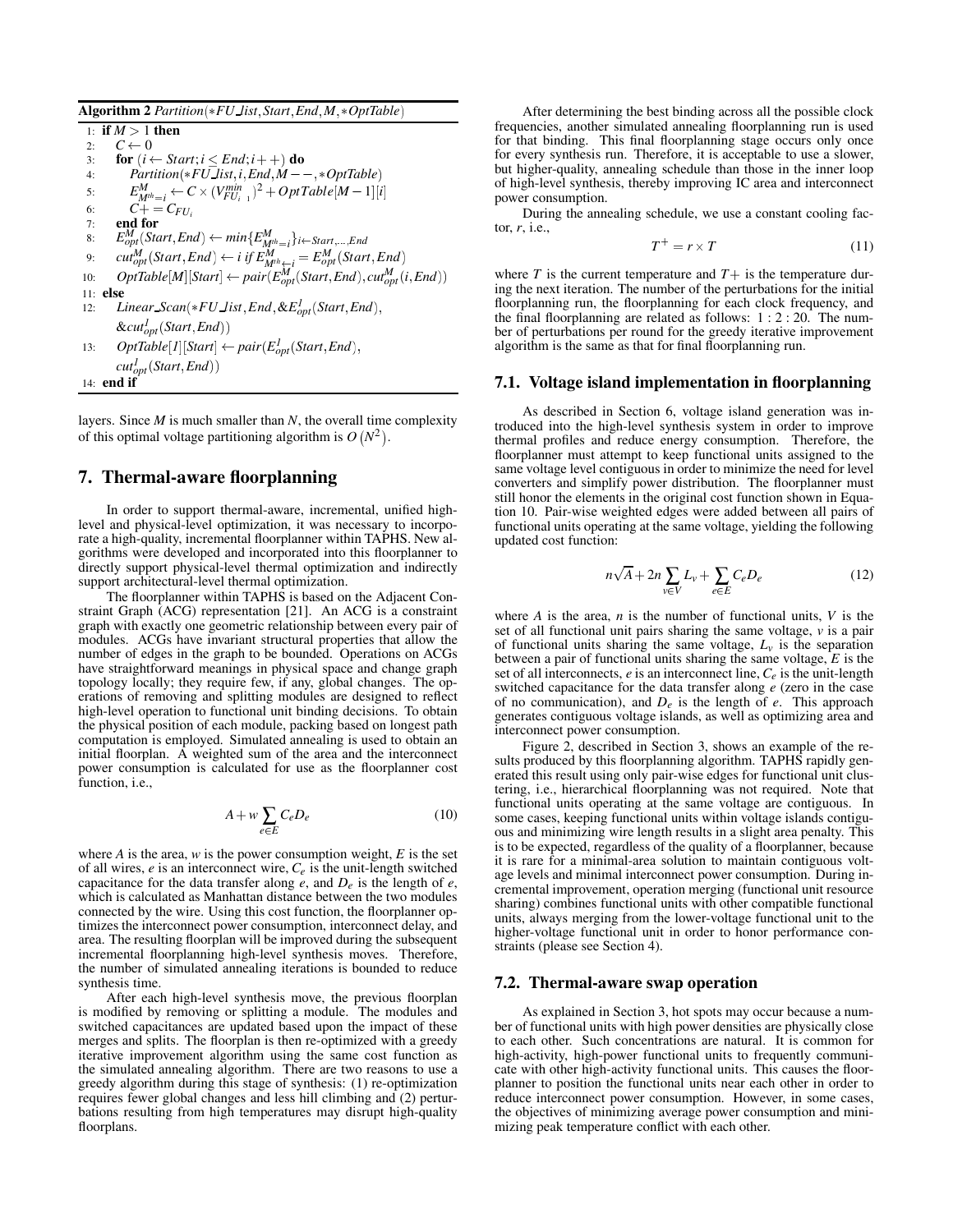We propose a thermal-aware swap operation that exchanges hot, generally high power density, functional units with cool, generally low power density, functional units within the same voltage island. This heuristic sorts compatible functional units in a voltage island in order of increasing temperature. The positions of the highest and lowest temperature functional units are the exchanged, after which the exchanged functional unit positions are locked and the operation is repeated. The thermal-aware functional unit swapping heuristic halts after some proportion of the functional units have been moved. In practice, a proportion of 1/3 allowed a significant reduction in peak temperature for most examples.

### **8. Experimental results**

In this section, we present experimental results for the TAPHS thermal-aware high-level synthesis system, including the thermal optimization techniques described in Sections 5, 6, and 7. The circuits described in this section were synthesized using a register transfer level (RTL) design library based on the TSMC 0.18 *µ*m process. The experiments were conducted on AMD Athlon-based Linux workstations with 512 MB–1 GB of random access memory. All IC synthesis runs required less than 1,195 s of CPU time.

# **8.1. Thermal model**

As mentioned in Section 4, thermal modeling and analysis are used in the inner loop of the optimization flow to provide direct guidance for thermal optimization. Therefore, in order to determine the thermal profile of our system, we integrated our original work, a compact chip-package thermal model [13], into TAPHS. The thermal model has been validated against FEMLAB [22], an accurate but slow commercial finite-element based simulator, with less than 2.5% estimation error on the Kelvin scale. In the following experiments, each chip design is attached to a copper heat sink using forced aircooling. We model two thermally conductive paths: heat dissipates from the silicon die through the cooling package to the ambient environment and through the package to the printed circuit board. We use an ambient temperature of  $45^{\circ}$ C and a silicon thickness of  $200 \,\mu$ m. In high-end microprocessor systems more than 80% of heat is dissipated through the first conductive path. In portable consumer electronic devices, due to the tight cooling budget and limited cooling space, the impact of the secondary conductive path becomes significant.

#### **8.2. Benchmarks**

We used TAPHS to synthesize 13 synthesis benchmarks. *Chemical* and *IIR77* are infinite impulse response (IIR) filters used in industry. *DCT IJPEG* is the Independent JPEG Group's implementation of discrete cosine transform (DCT). *DCT Wang* and *DCT Lee* are DCT algorithms named after their inventors. All DCT algorithms work on  $8 \times 8$  pixel of arrays. *Elliptic*, an elliptic wave filter, comes from the NCSU CBL high-level synthesis benchmark suite [23]. *Jacobi* is the Jacobi iterative algorithm for solving a fourth order linear system. *WDF* is a finite impulse response (FIR) wave digital filter. The largest benchmark, Jacobi, has 24 multiplications, 8 divisions, 8 additions, and 16 subtractions. In addition, we generated two CD-FGs using a pseudo-random graph generator [24]. Random100 has 20 additions, 15 subtractions, and 19 multiplications. Random200 has 39 additions, 44 subtractions, and 36 multiplications. The same sample periods (deadlines) were used for the benchmarks when evaluating each synthesis technique.

#### **8.3. Multiobjective results**

Table 1 shows the results of doing full multiobjective optimization of peak temperature, area, and energy consumption. In total, we compared 13 benchmarks. For each benchmark, the table shows non-dominated solutions produced by TAPHS. Due to space con-

|                | Table 1. Comparison of non-dominated (multiobjective) |  |
|----------------|-------------------------------------------------------|--|
| <b>results</b> |                                                       |  |

|           |                | No voltage islands |       |                | Voltage islands |       | Thermal FP     |       |
|-----------|----------------|--------------------|-------|----------------|-----------------|-------|----------------|-------|
| Example   | Peak           | Area               | Power | Peak           | Area            | Power | Peak           | Power |
|           | $T(^{\circ}C)$ | $(\%)$             | (W)   | $T(^{\circ}C)$ | $(\%)$          | (W)   | $T(^{\circ}C)$ | (W)   |
| chemical  | 123.4          | 116.6              | 2.18  | 98.0           | 142.4           | 1.60  | 93.6           | 1.48  |
|           |                |                    |       |                |                 |       |                |       |
|           | 123.6          | 112.0              | 2.18  | 100.4          | 121.7           | 1.62  | 96.2           | 1.51  |
|           | 123.7          | 109.3              | 2.18  | 103.3          | 112.7           | 1.59  | 99.7           | 1.50  |
|           | 128.6          | 112.9              | 2.24  | 110.3          | 95.0            | 1.62  | 105.3          | 1.53  |
| dct dif   | 79.0           | 87.9               | 0.85  | 67.3           | 92.5            | 0.60  | 65.6           | 0.55  |
|           | 79.7           | 78.6               | 0.83  | 67.6           | 81.5            | 0.58  | 66.1           | 0.54  |
|           | 80.3           | 83.7               | 0.85  | 69.8           | 83.4            | 0.61  | 67.4           | 0.57  |
|           |                |                    |       |                |                 |       |                |       |
|           | 80.1           | 81.4               | 0.84  | 69.3           | 74.9            | 0.57  | 67.6           | 0.53  |
|           | 81.7           | 80.7               | 0.86  | 69.9           | 80.0            | 0.60  | 68.4           | 0.56  |
|           | 82.9           | 76.0               | 0.87  | 71.3           | 78.8            | 0.63  | 68.5           | 0.57  |
|           | 84.5           | 68.8               | 0.87  | 71.4           | 75.8            | 0.62  | 68.7           | 0.57  |
| dct_ijpeg | 126.0          | 118.2              | 2.44  | 113.6          | 117.6           | 1.99  | 106.9          | 1.79  |
|           |                |                    |       |                |                 |       |                |       |
|           | 129.4          | 107.2              | 2.39  | 115.8          | 114.9           | 2.03  | 107.4          | 1.81  |
|           | 129.5          | 104.5              | 2.41  | 118.6          | 99.9            | 2.00  | 110.6          | 1.80  |
|           | 130.6          | 104.7              | 2.40  | 118.9          | 102.0           | 2.03  | 111.2          | 1.82  |
|           | 140.9          | 93.6               | 2.45  | 122.8          | 92.0            | 2.04  | 113.3          | 1.84  |
| dct_lee   | 71.5           | 98.9               | 0.79  | 63.7           | 106.4           | 0.59  | 62.3           | 0.54  |
|           |                |                    |       | 65.5           |                 |       |                |       |
|           | 71.8           | 95.6               | 0.79  |                | 119.2           | 0.61  | 62.4           | 0.55  |
|           | 71.9           | 99.9               | 0.79  | 64.6           | 106.3           | 0.59  | 63.1           | 0.54  |
|           | 75.0           | 87.8               | 0.80  | 65.2           | 100.4           | 0.60  | 63.6           | 0.55  |
|           | 73.8           | 91.9               | 0.79  | 65.8           | 107.9           | 0.60  | 64.0           | 0.54  |
|           | 73.7           | 91.7               | 0.79  | 66.8           | 106.4           | 0.62  | 65.0           | 0.57  |
|           | 73.9           | 102.0              | 0.82  | 68.1           | 112.3           | 0.64  | 65.8           | 0.57  |
|           |                |                    |       |                |                 |       |                |       |
|           | 73.6           | 102.0              | 0.81  | 68.7           | 101.2           | 0.64  | 66.3           | 0.58  |
| dct wang  | 70.7           | 101.3              | 0.70  | 59.8           | 109.8           | 0.42  | 57.6           | 0.39  |
|           | 68.2           | 97.5               | 0.68  | 59.1           | 116.0           | 0.43  | 57.9           | 0.40  |
|           | 68.5           | 108.1              | 0.68  | 60.1           | 108.0           | 0.42  | 58.1           | 0.39  |
|           | 70.4           | 89.1               | 0.70  | 59.8           | 102.8           | 0.44  | 58.3           | 0.41  |
|           | 71.3           | 100.5              | 0.69  | 61.1           | 100.1           | 0.45  | 59.3           | 0.42  |
|           |                |                    |       |                |                 |       |                |       |
|           | 70.3           | 101.0              | 0.70  | 61.2           | 113.0           | 0.45  | 59.6           | 0.42  |
|           | 72.0           | 85.1               | 0.72  | 63.1           | 109.8           | 0.48  | 60.7           | 0.43  |
|           | 72.4           | 77.4               | 0.70  | 65.2           | 91.8            | 0.47  | 61.4           | 0.42  |
|           | 72.0           | 88.9               | 0.72  | 66.3           | 90.8            | 0.48  | 63.6           | 0.43  |
|           | 70.8           | 86.6               | 0.70  | 66.7           | 78.2            | 0.47  | 64.5           | 0.43  |
|           |                |                    |       |                |                 | 2.04  |                |       |
| elliptic  | 136.8          | 105.5              | 2.55  | 111.6          | 122.6           |       | 108.0          | 1.93  |
| iir77     | 94.5           | 105.0              | 1.57  | 73.7           | 119.7           | 0.94  | 72.0           | 0.89  |
|           | 97.7           | 93.1               | 1.56  | 74.6           | 115.7           | 0.94  | 72.9           | 0.90  |
|           | 99.0           | 93.1               | 1.57  | 76.5           | 94.9            | 0.96  | 75.2           | 0.92  |
| jacobi    | 54.2           | 64.4               | 0.25  | 51.8           | 81.5            | 0.20  | 51.3           | 0.19  |
|           | 53.9           | 65.5               | 0.25  | 52.1           | 77.7            | 0.20  | 51.5           | 0.19  |
|           |                |                    |       |                |                 |       |                |       |
|           | 53.8           | 63.2               | 0.24  | 52.9           | 69.2            | 0.21  | 52.1           | 0.20  |
|           | 54.9           | 59.4               | 0.25  | 52.5           | 69.4            | 0.21  | 52.2           | 0.20  |
|           | 54.2           | 60.0               | 0.24  | 53.1           | 65.2            | 0.21  | 52.5           | 0.20  |
|           | 54.4           | 66.0               | 0.25  | 53.1           | 61.7            | 0.21  | 52.6           | 0.20  |
|           | 54.8           | 58.7               | 0.25  | 53.3           | 62.4            | 0.22  | 52.7           | 0.21  |
|           |                |                    |       |                |                 |       |                |       |
|           | 54.6           | 58.0               | 0.25  | 53.6           | 64.5            | 0.22  | 53.3           | 0.21  |
|           | 55.0           | 57.4               | 0.25  | 53.6           | 61.4            | 0.22  | 53.4           | 0.21  |
|           | 55.5           | 52.9               | 0.25  | 54.5           | 61.5            | 0.22  | 53.5           | 0.20  |
| pr 1      | 98.0           | 104.0              | 1.49  | 82.5           | 106.1           | 1.10  | 80.3           | 1.02  |
|           | 97.4           | 103.1              | 1.52  | 84.8           | 92.6            | 1.10  | 81.9           | 1.02  |
|           | 95.4           | 103.8              | 1.67  | 87.9           | 110.2           | 1.44  | 83.5           | 1.32  |
| pr2       |                |                    |       |                |                 |       |                |       |
|           | 97.3           | 89.2               | 1.68  | 87.5           | 100.6           | 1.45  | 83.6           | 1.33  |
|           | 95.8           | 98.4               | 1.67  | 88.0           | 105.4           | 1.45  | 84.2           | 1.32  |
|           | 99.3           | 91.2               | 1.68  | 88.4           | 98.4            | 1.44  | 84.6           | 1.32  |
|           | 98.7           | 90.5               | 1.68  | 90.3           | 102.3           | 1.47  | 85.5           | 1.34  |
|           | 99.9           | 79.8               | 1.71  | 91.7           | 83.0            | 1.47  | 86.6           | 1.34  |
|           | 98.6           | 84.5               |       | 92.2           |                 | 1.47  |                |       |
|           |                |                    | 1.70  |                | 88.7            |       | 86.7           | 1.34  |
| random100 | 71.6           | 100.0              | 0.85  | 66.0           | 98.8            | 0.63  | 63.6           | 0.57  |
|           | 72.1           | 99.2               | 0.85  | 65.7           | 99.6            | 0.62  | 64.2           | 0.58  |
|           | 72.7           | 99.7               | 0.86  | 67.6           | 85.1            | 0.67  | 64.6           | 0.62  |
|           | 73.2           | 85.4               | 0.86  | 67.2           | 87.3            | 0.64  | 64.6           | 0.60  |
|           | 74.1           | 91.5               | 0.86  | 66.5           | 92.3            | 0.63  | 64.7           | 0.58  |
|           | 73.8           | 89.5               | 0.88  | 66.3           | 98.7            | 0.63  | 64.7           | 0.58  |
|           |                |                    |       |                |                 |       |                |       |
|           | 73.7           | 94.5               | 0.88  | 68.6           | 87.2            | 0.66  | 65.3           | 0.61  |
|           | 73.7           | 87.8               | 0.86  | 68.4           | 82.2            | 0.64  | 65.3           | 0.59  |
|           | 75.0           | 89.1               | 0.88  | 69.4           | 86.5            | 0.68  | 65.3           | 0.62  |
|           | 74.4           | 86.3               | 0.87  | 68.1           | 79.3            | 0.64  | 65.5           | 0.60  |
|           | 73.9           | 87.0               | 0.85  | 68.9           | 80.4            | 0.66  | 66.1           | 0.61  |
|           |                |                    |       |                |                 |       |                |       |
|           | 74.2           | 85.5               | 0.87  | 74.2           | 76.8            | 0.72  | 67.2           | 0.66  |
|           | 76.5           | 84.1               | 0.87  | 73.5           | 62.9            | 0.73  | 69.8           | 0.66  |
|           | 79.1           | 68.3               | 0.88  | 73.1           | 71.2            | 0.72  | 70.1           | 0.66  |
| random200 | 90.8           | 90.2               | 1.77  | 81.4           | 112.0           | 1.37  | 76.2           | 1.20  |
|           | 91.1           | 93.0               | 1.77  | 83.2           | 90.2            | 1.37  | 78.6           | 1.20  |
|           |                |                    |       |                |                 |       |                |       |
| wdf       | 75.6           | 108.0              | 0.75  | 68.0           | 104.5           | 0.59  | 65.4           | 0.55  |
|           | 74.8           | 96.9               | 0.73  | 67.8           | 101.8           | 0.59  | 67.0           | 0.55  |